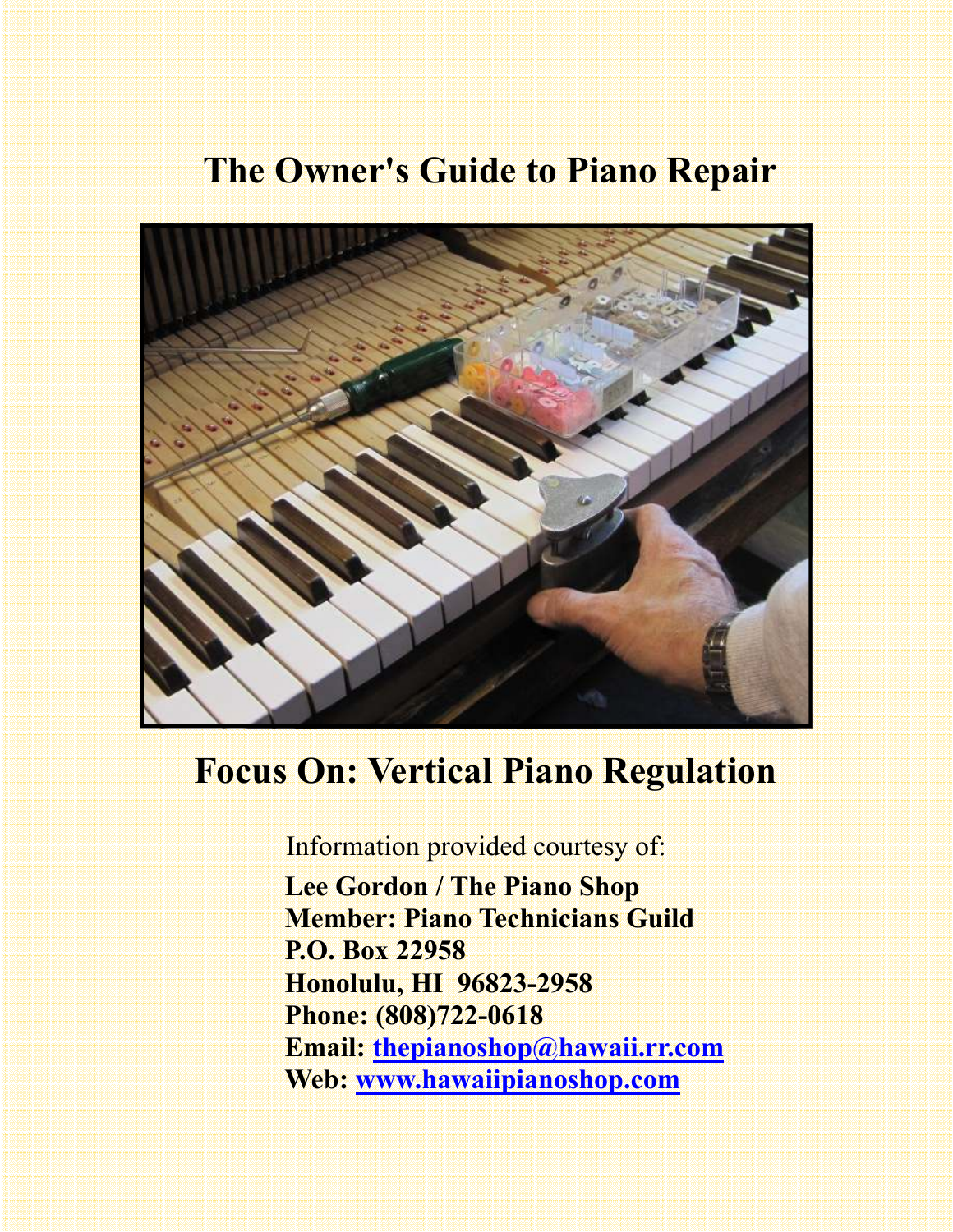**The proper touch on your piano depends on it being regulated**. To many pianists, a piano's touch is as important as its tone. Touch refers to the efficiency and responsiveness of the mechanical action of the piano, and is what is responsible for giving a piano its full range of power from the silkiest of pianissimos to a crashing double forte. When a piano begins to lose its mechanical efficiency, it is said to have gone out of regulation. Exacting measurements and corresponding adjustments are needed to put a piano back into regulation. **The adjustments of your piano action related to touch have not been attended to recently and are causing the piano to be less than responsive. A job of regulation is in order.** 



**The following commonly asked questions have been answered to give you the information you need in order to decide whether or not to have me regulate your piano:** 

#### **What exactly would cause a piano to go out of regulation? Weren't necessary adjustments set at the factory?**

To a greater or lesser degree your piano would have been regulated at the factory where it was built. Fine quality instruments obviously receive more attention than models on the low end of the price spectrum, and as such have a better touch from the beginning, but even the finest quality piano will go out of regulation over time. To understand the complexity of the vertical piano action and the primary cause of an action going out of regulation, consider the cut-away photo of the action from an actual piano on the next page.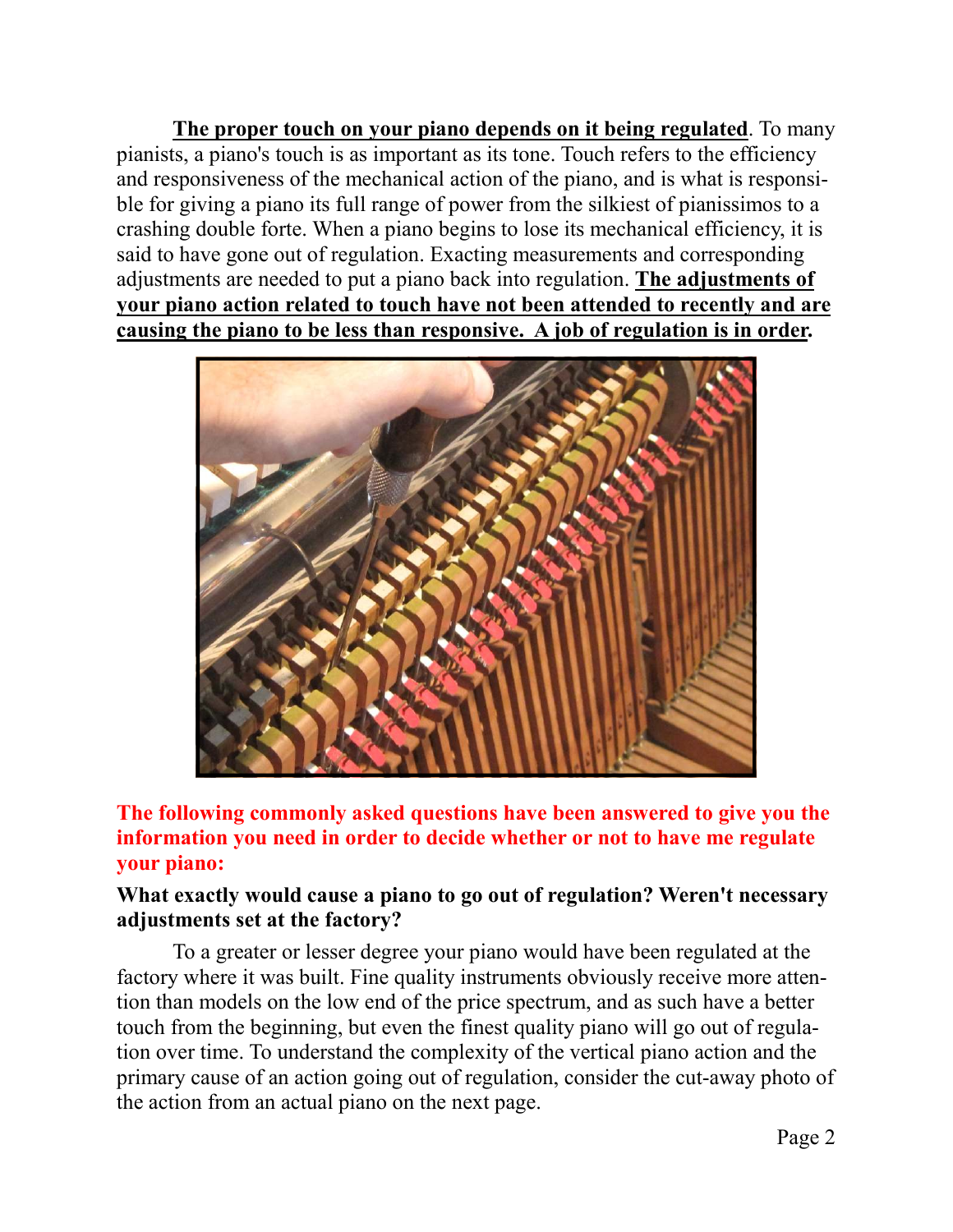

 **The action of the vertical piano is truly a mechanical marvel.** Perfected before the turn of the last century, its remarkable design is still in use today. Although the operation of the piano may seem simple from the outside, inside it is in fact very complex.

 When a note on your piano is played, the energy from your finger instantly puts a carefully balanced system of levers and springs into motion.

 Eight pivot points (five shown) swing the combination of parts into action. Felt cushions at all contact points prevent action noise from intruding upon the music produced.

 When properly adjusted, the vertical piano action is capable of a level of performance second only to a fine quality grand piano. For most musicians, it will provide everything it's asked to give musically and more.

 The primary reason that the action of a piano goes out of regulation is that the felt parts (over two dozen per note) which are so important to the functioning of the action become worn and compressed with age and use. As compression occurs, adjustments to the contact points which were made when the piano was new no longer are accurate. As this happens, a gradual loss of performance occurs. Lost motion in the action prevents maximum power from being transmitted from the keys to the strings when forte is called for. Early release of the hammers causes misfiring notes when subtle pianissimos are attempted. Double-striking notes become more and more of an annoyance. Although the change occurs over time, at some point it starts to become obvious that the piano is not performing up to par.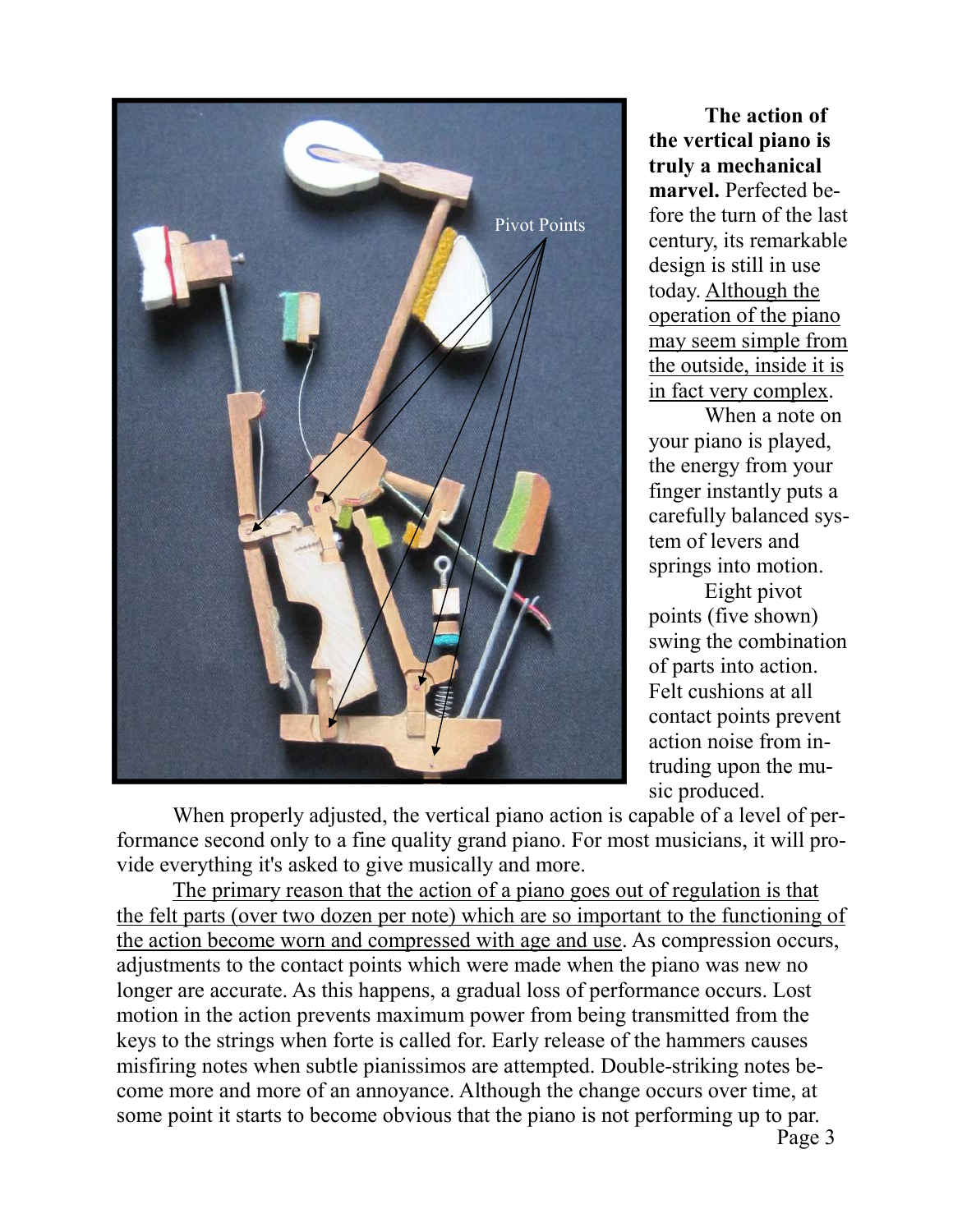### **Could I have a description in detail of how one particular regulation adjustment is made?**

 In leveling natural keys, one of several measurement tools will be used to ascertain the exact height of each key. Pictured is the Jaras Multi-Functional Device being used to measure the amount of height which needs to be added to each key to bring it up to level. Other tools which might be used to complete this job would be a straightedge, or Davis Key Leveler (photo on cover)





 Once the measurement has been made for the key, leveling papers are added at the balance rail to bring the height of the key up to level. Papers as thin as .001" are used to produce a perfectly level set of keys. After all the keys have been leveled, the leveling papers and the balance rail felts will be flipped so that the felts are on top.

#### **What other adjustments will be made?**

 In addition to leveling the keys, a minimum job of regulation will include setting the hammer blow, taking up the lost motion, adjusting the hammer letoff, setting the key dip, and checking the amount of aftertouch.

#### **How extensive of a job is it to regulate a piano?**

 The good news is that the work is done primarily on-site. The action may need to be taken to the shop beforehand for related repair work, but the actual job of regulation is done at the piano. The work is extensive in the sense that every adjustment needs to be made for every note on the piano. Additionally, many times a second pass through is necessary because of the fact that the adjustments are inter-related and affect one another. Also, be advised that the longer it has been since the piano was previously regulated, the more time will be required.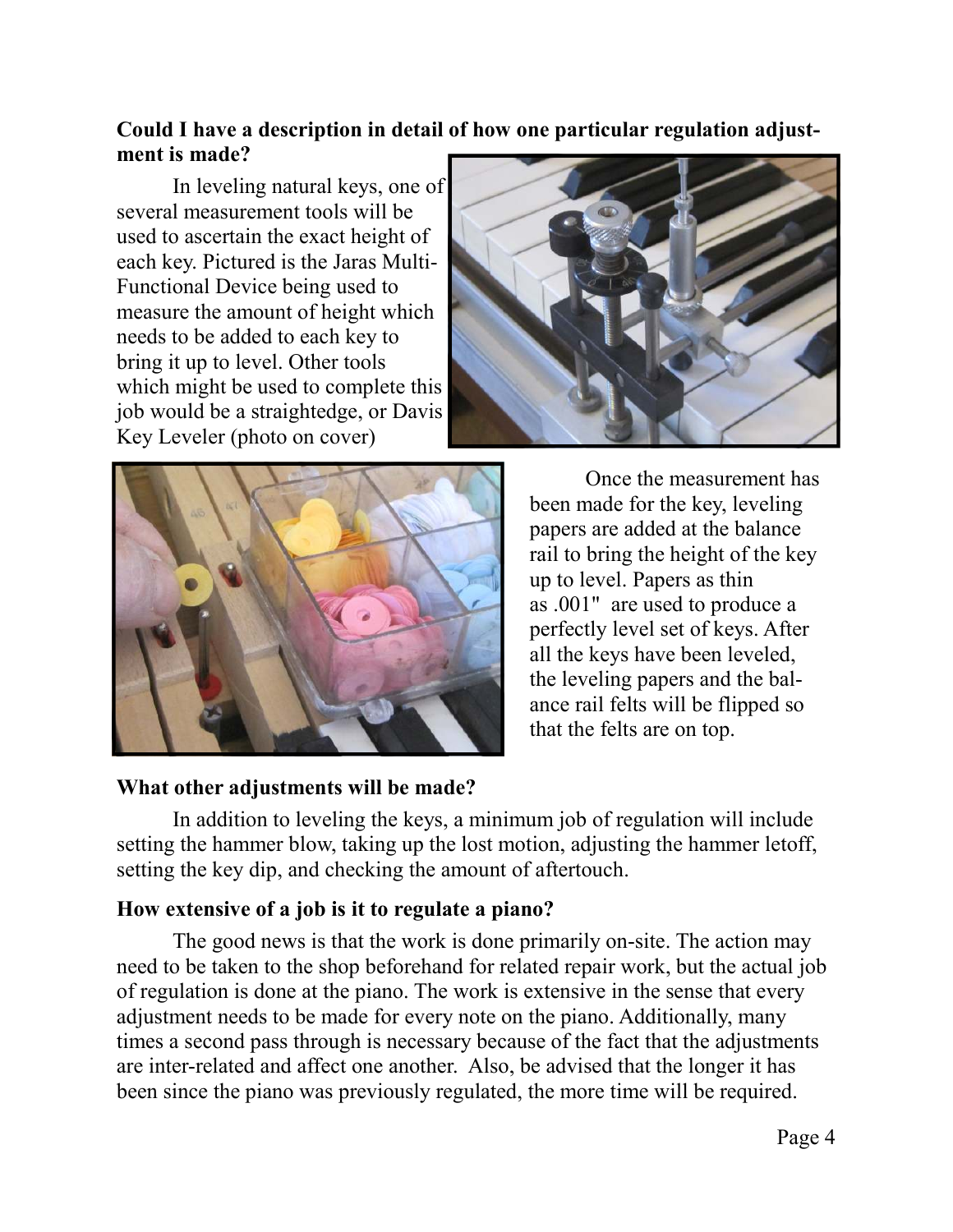#### **Are there ways to tell if a piano is out of regulation without precise measurements that only a technician can perform?**

 Certainly. One of the easiest symptoms to spot are keys that are no longer level. Get down on eye level with the white keys, and look to see if the keys are perfectly even from one side to the other. You can also use a lightweight straightedge to check the level of the keys. Place it edgewise along the white keys and see if daylight shows between any of the keys and the bottom of the straightedge.

 A second, easy-to-spot symptom of an action which is poorly regulated are hammers which are letting off too early. Lift the lid of your piano, and check to see how close the hammers come to the strings before being let off. To do this, push very slowly on a key while watching the hammer approach the strings. When a piano is well regulated, the hammer will come close to the strings before being tripped. If the release is occurring much more than 1/8" away from the strings, the piano's letoff is in need of adjustment.



When these two specific adjustments are incorrect, it is part of a larger picture of a piano action which needs attention.

#### **How often does a piano need to be regulated?**

 For most pianos, a regulation every 5 - 10 years should be adequate. Since a piano goes out of regulation as a result of the amount of play, a piano which is used on a more regular basis will need to be regulated more often than one that sits idle for long periods at a time.

#### **If other repairs are needed, is there a logical order in which to do them?**

 Yes. If new keytops are to be installed, or if hammers are to be filed or replaced, regulation of the action should wait until those repairs are completed to avoid having to repeat making the same adjustments.

 If an overhaul of the piano is in the works, on the other hand, this is the ideal time to regulate the piano. It will put the finishing touch on all the other repair work done on the piano to bring it up to its potential.

 With any needed repair work to your piano action accomplished and the regulation of the action done to perfection, your piano will be more responsive and fun to play than it has been in a long time.